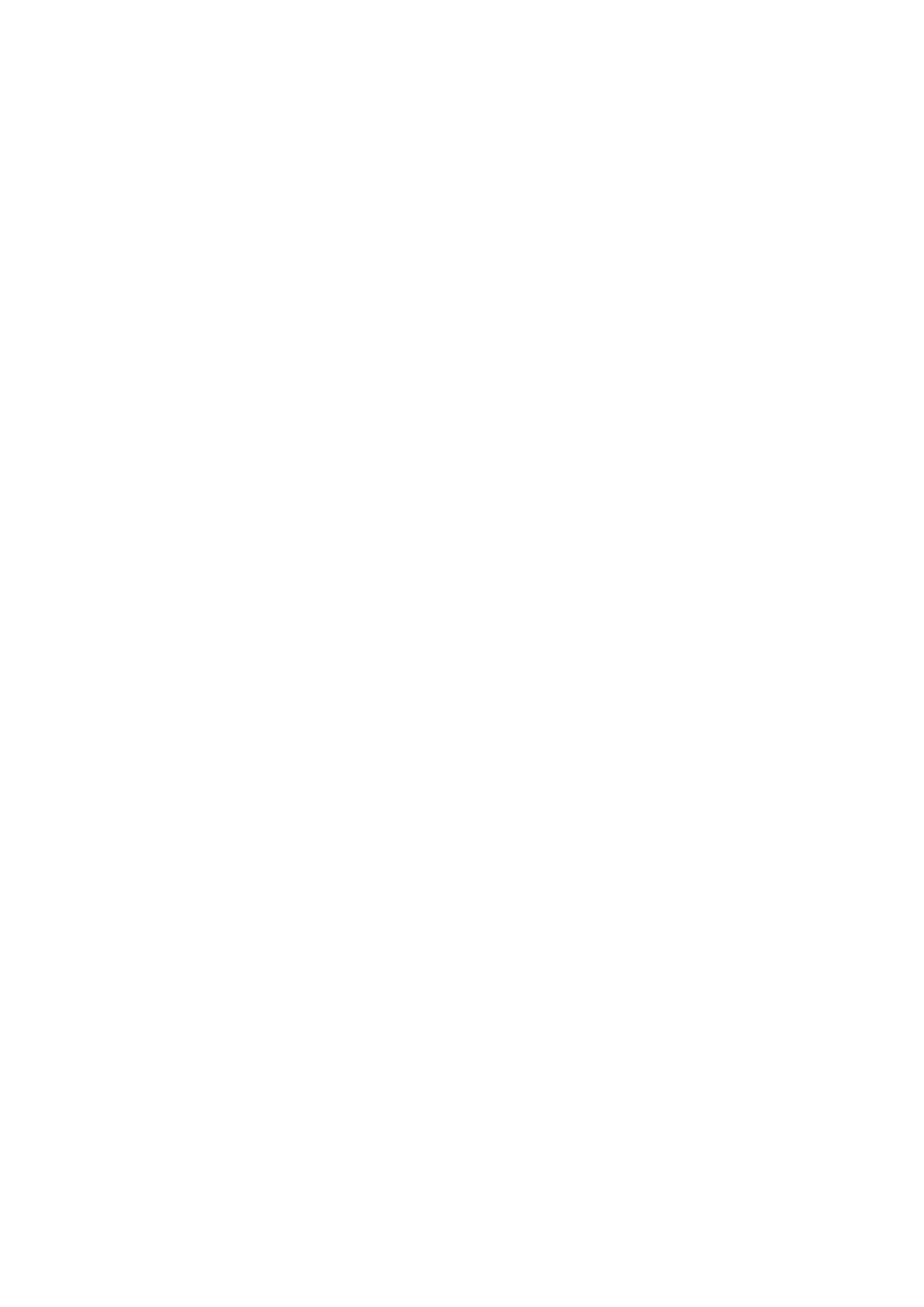#### **Executive summary**

The ILO has reached the midpoint in the implementation of the Information Technology (IT) Strategy 2010–15. This report highlights progress made on strategic initiatives with an emphasis on milestones targeted for completion in 2012–13.

# **Introduction**

- **1.** The IT Strategy 2010–15<sup>1</sup> highlights the need to elevate and position IT as an enabler and driver of change. Areas identified for improvement include partnering with key stakeholders; ensuring alignment with other Office-wide strategies; implementing technologies that foster knowledge sharing and improved communication; automating and streamlining administrative processes; protecting IT investments; improving IT governance; developing a culture of service excellence; and developing technical capacity and human capital to professionalize IT within the Office.
- **2.** Within the ILO's results-based framework, IT outcomes are linked to overarching strategies for the Office. The Information Technology and Communications Bureau (ITCOM) workplan for the 2012–13 biennium includes 106 major outputs explicitly linked to the Management and Administration Sector (MAS) outcomes and other Office-wide strategies.

### **IT infrastructure transformation**

- **3.** A key milestone in the IT Strategy 2010–15 was to study, assess and make recommendations to consolidate and modernize the ILO's IT infrastructure. An independent firm was subsequently commissioned to conduct the study. The findings, recommendations and proposed next steps were submitted to the Information and Communications Technology Subcommittee at the November 2010 Governing Body session and funding for infrastructure transformation was approved in March 2011. Funding for infrastructure transformation projects was allocated to ITCOM through the regular budget and from the Special Programme Account.<sup>2</sup>
- **4.** The consolidation and modernization of the ILO's on-site Data Centre was completed in 2012. The implementation of on-site virtual server farms has enhanced availability of services and improved IT security. The ILO's computing capacity has increased by 36 per cent. The transition from physical to on-site virtual server farms reduced power consumption by 44 per cent and lowered the overall carbon footprint of the ILO's Data Centre.
- **5.** To proactively manage rapid growth in data and digital media, the capacity of the ILO's storage area network was increased by 600 per cent. ILO data is copied in real time to a second off-site storage array to ensure that data is preserved in the event of a disaster at the ILO premises.
- **6.** The ILO's Data Centre facility was also upgraded to support IT infrastructure consolidation. Flooring, electrical cabling, network cabling and redundant power supplies

<sup>2</sup> GB.310/PFA/3.

 $1$  GB.306/PFA/ICTS/1.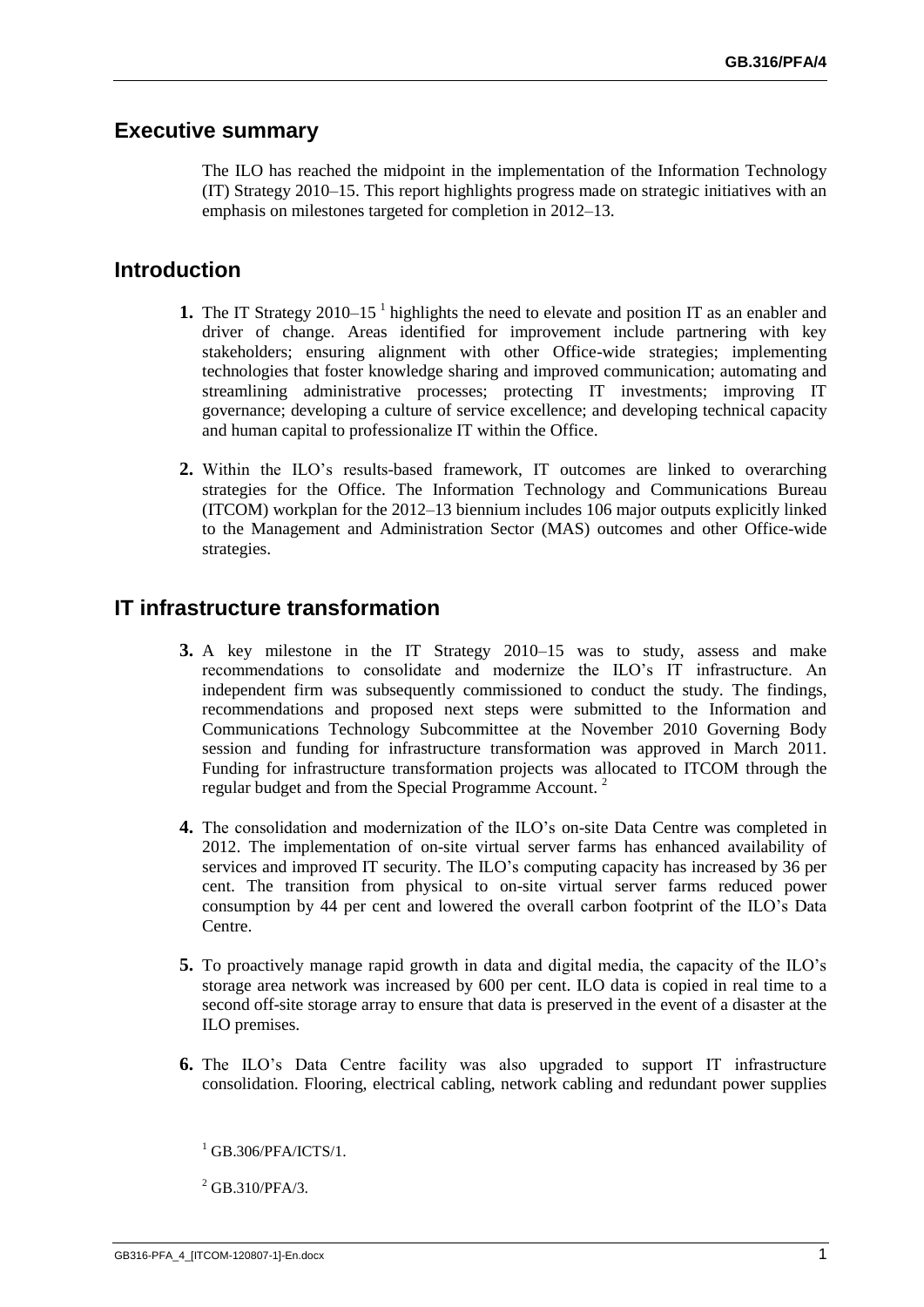have been replaced. Careful planning and collaboration between units in the Office resulted in service interruption being minimized throughout this extensive undertaking. These enhancements to the Data Centre mitigate risks of data loss and improve availability and continuity of operations in the event of unplanned occurrences or disasters.

## **IRIS roll-out to the field**

- **7.** Progress has continued with the roll-out of the ILO's Integrated Resource Information System (IRIS) to regional offices. Some delays have occurred with the roll-out of Phase 2 to the Regional Office for Asia and the Pacific (RO-Asia and the Pacific) as a consequence of natural disasters which displaced many local staff.
- **8.** The Office has adjusted its plans to complete the roll-out to RO-Asia and the Pacific and the Regional Office for Africa by the end of 2013. The current status of IRIS roll-out is as follows:

| <b>Office</b>                      | <b>Completion status</b>                                            |
|------------------------------------|---------------------------------------------------------------------|
| DWT/CO-Budapest                    | <b>July 2010</b>                                                    |
| <b>RO-Arab States</b>              | October 2011                                                        |
| RO-Latin America and the Caribbean | September 2012                                                      |
| RO-Asia and the Pacific            | Phase 1: May 2011<br>Phase 2 planned for the second quarter of 2013 |
| RO-Africa                          | Planned for 2013                                                    |

- **9.** Business process reviews were carried out in locations receiving IRIS, providing an analysis of existing practices and an assessment of the future impact of IRIS on distribution of work among staff. Training and support arrangements were tailored to meet the needs of each office, and lessons learned from previous roll-outs were applied.
- **10.** Where existing internet capacity could not support full IRIS functionality, upgrades were implemented to ensure IRIS would perform in an acceptable manner. Funding for connectivity upgrades in the field had been included as part of IT infrastructure transformation proposals.
- **11.** The IT infrastructure that has supported IRIS since 2005 is also being replaced in the last quarter of 2012. It is anticipated that this will noticeably improve IRIS system performance.
- **12.** In July 2012, a team composed of senior officials from the Financial Services Department, Human Resources Development Department (HRD) and ITCOM was established to further explore operational models for expediting the roll-out of IRIS functionality to other field offices. Factors under consideration include resource availability, network connectivity, small office staff capacity, volume of work and centralized processing. Costs, benefits and risks of various roll-out options will be presented to the IT Governance Board (ITGB) for its consideration by the end of 2012.

# **Collaboration and knowledge sharing**

**13.** The IT Strategy indicates the need to implement collaborative technologies and applications which could facilitate dialogue, enhance knowledge sharing and better support the substantive work of the Office.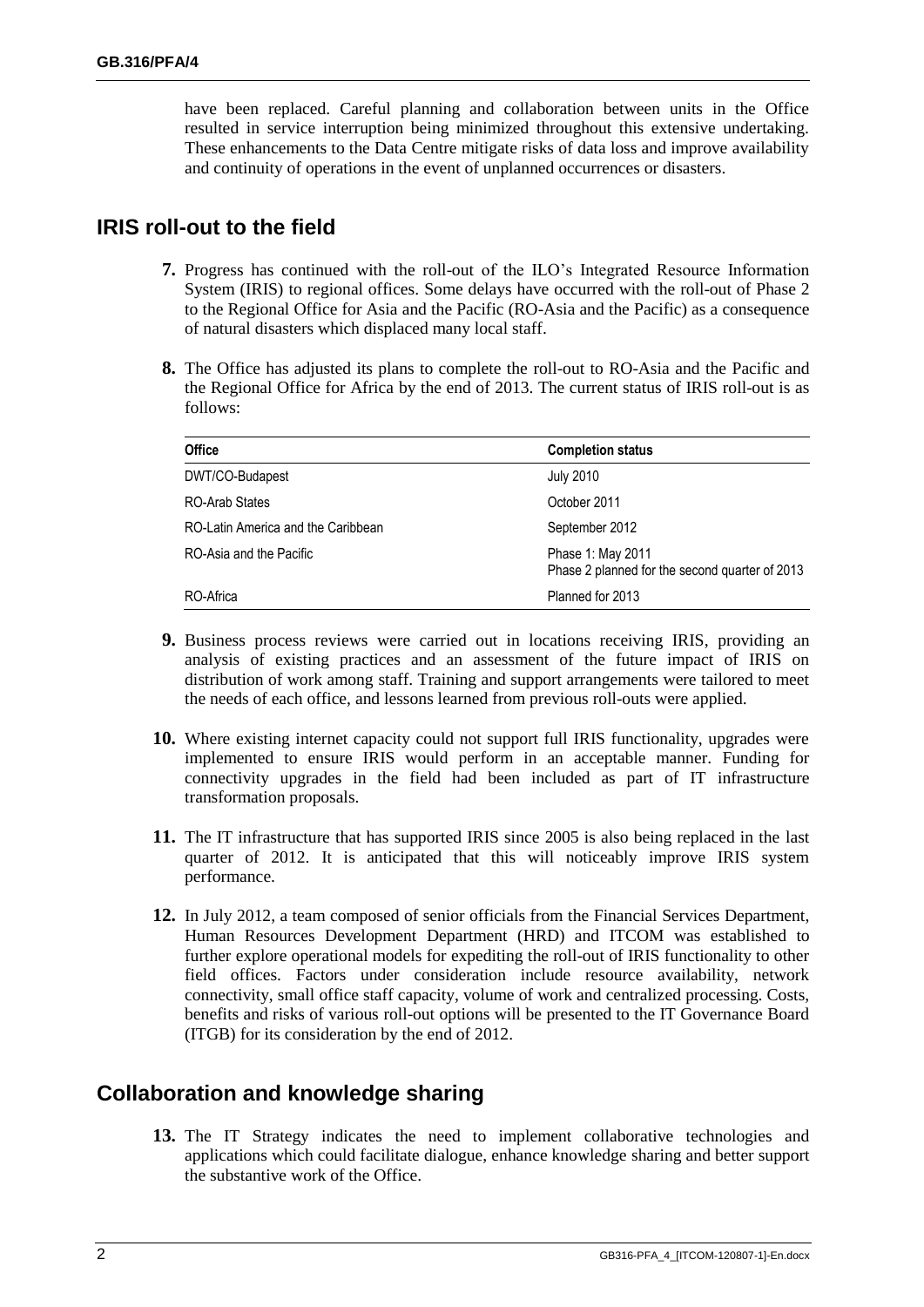- **14.** A shift from focusing on IT support of administrative applications in MAS, to expanding support of substantive applications in other sectors, has helped forge new relationships, improve collaboration, increase understanding, and better align IT with the needs of the Office.
- **15.** Progress has been made on the development of the ILO Knowledge Gateway in support of Decent Work Country Programmes and the ILO's results-based knowledge strategy for 2010–15. The first phase of the ILO Knowledge Gateway is scheduled for implementation in the 2012–13 biennium.

#### **IT governance, compliance and management**

- **16.** The ITGB will include broad-based participation from throughout the Office and institutionalize the processes, responsibilities, and accountability framework required to ensure focus on key ILO priorities and optimal use of IT.
- **17.** A Project Management Office (PMO), an advisory body to the ITGB, planned to be established by November 2012, was created in ITCOM in January 2012 to establish a centralized project coordination function and to manage the ILO's portfolio of IT projects. The PMO evaluates project proposals and considers costs, benefits, risks and total cost of ownership in the long term. The PMO defines methodology, standards, costing metrics, tools and templates for monitoring and managing all IT-related projects. The PMO also manages the IRIS field roll-out.
- **18.** Significant improvements were made to protect IT assets. The IT security team has implemented vulnerability scanning software and upgrades to protect workstations and servers from computer viruses and similar threats. Increased capacity for centralized monitoring, reporting and alerting on computer virus infections was implemented in all ILO regional offices with a plan to expand this capacity to all field offices by 2013.
- **19.** A formalized approach for monitoring and managing service delivery is necessary for delivering higher value services to the Office. ITCOM has published a service catalogue and is defining service-level arrangements with key departments. Discussions are also under way with external hosting providers to assess the risks, benefits and costs of extended support hours for critical IT services.
- **20.** ITCOM has been reorganized to better align structures, processes and roles for optimal delivery of the IT Strategy. Components of ITIL and COBIT process frameworks appropriate to the ILO were implemented to improve support, delivery and management of IT services.<sup>3</sup> ITCOM's hierarchical structure was flattened to provide better end-to-end IT service capability. ITCOM is working with HRD to revise IT job descriptions; define consistent and measurable performance objectives across the department; and train supervisory staff in project, quality and relationship management.
- **21.** A revised accounting structure was established to improve reporting on IT expenditure at ILO headquarters. This improved transparency regarding the level of expenditure required for IT service delivery.

<sup>&</sup>lt;sup>3</sup> The Information Technology Infrastructure Library (ITIL) is a set of practices for IT service management that focuses on aligning IT services with the needs of business. Control Objectives for Information and Related Technologies (COBIT) is a framework created by the Information Systems Audit and Control Association for information technology management and governance.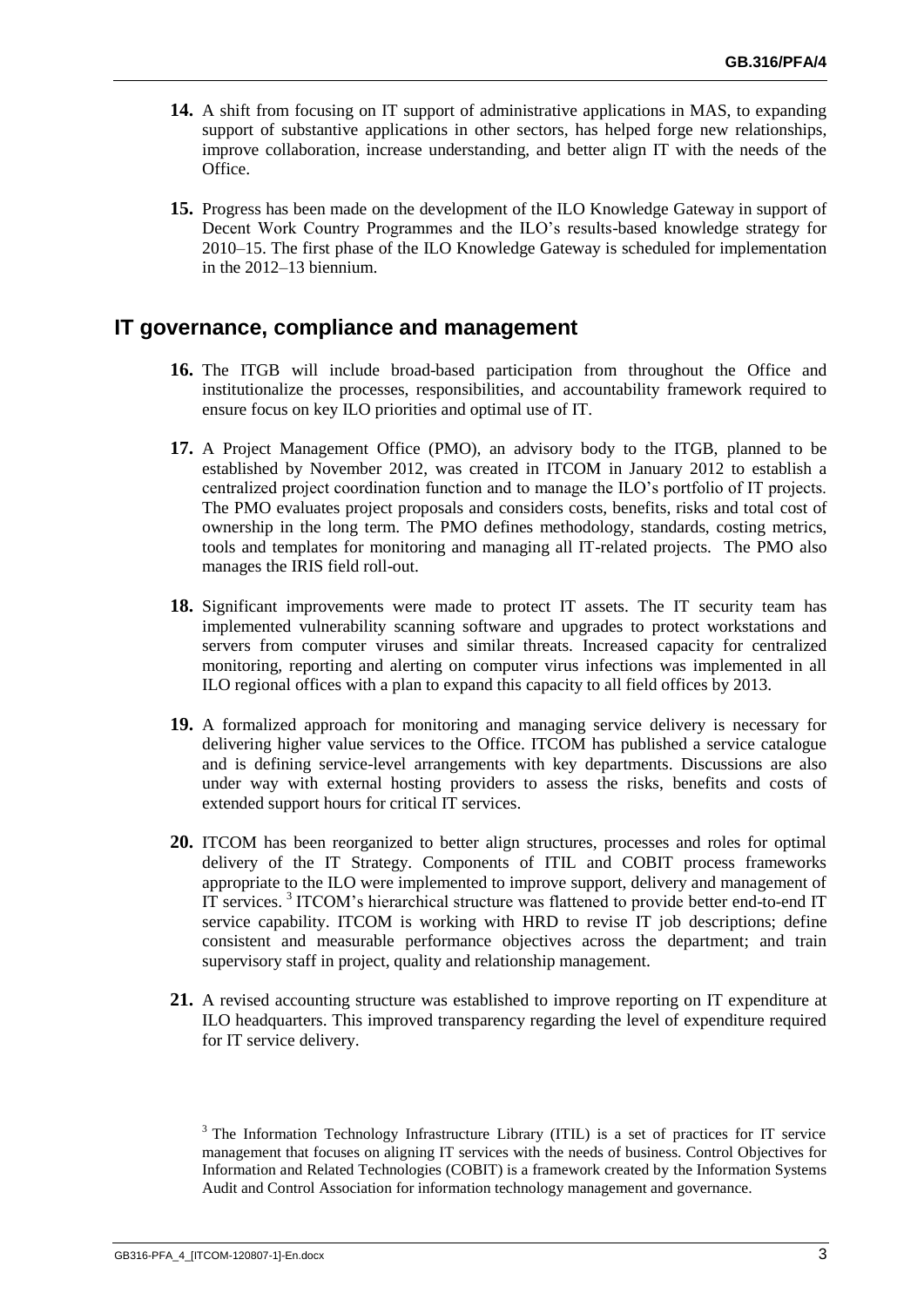**22.** The Office has centralized the purchase of desktop PCs and associated software licenses for staff on regular budget positions which will simplify administrative processes, improve management of the PC inventory, enhance IT security, ensure compliance with standards, and ultimately reduce maintenance and support costs.

# **Joint UN initiatives**

- **23.** The IT Strategy stressed the importance of fostering partnerships with other international organizations to leverage technologies, processes and applications deemed mutually beneficial. The ILO engaged with two UN agencies to source the replacement of the ILO's Health Insurance Information System (HIIS) and the introduction of a new field security tracking system.
- **24.** HIIS was reaching the end of its useful life. The ILO worked with the United Nations Office in Geneva (UNOG) to acquire a modern, web-based application that would meet the majority of ILO requirements. The cost to the ILO is estimated to be 50 per cent of the total development cost to UNOG. The Office is working with an external provider to implement the new HIIS application at the ILO in 2013. The International Telecommunication Union, a joint participant in the ILO's health insurance scheme, is contributing to the cost of implementation.
- **25.** The ILO is partnering with the United Nations Development Programme (UNDP) and the United Nations International Computing Centre to implement the UNDP's Security Needs Assessment Protocol system at the ILO. This application will make it possible to track, monitor and manage security requests and incidents more effectively in ILO field offices. The UNDP has provided this application at no cost to the ILO. This project is scheduled for completion in 2012.
- **26.** In addition, the Office is working with the Food and Agriculture Organization (FAO) to implement a human resources (HR) reporting data warehouse at the ILO. The FAO and the ILO use the same software underpinning the HR module in IRIS. This project began in late 2011 and is scheduled for completion in 2012. The FAO has provided their HR reporting data warehouse to the ILO in exchange for the ILO's IRIS Travel Module.
- **27.** In keeping with objectives set in the IT Strategy, ITCOM actively participated in Joint Inspection Unit and Information and Communication Technologies Network initiatives. The Office provided significant support and guidance to project staff in Africa who were evaluating the feasibility of participating in a One UN shared Wide Area Network infrastructure initiative. The Office also completed a pilot implementation of a One UN initiative to share a common staff directory across all UN agencies.

### **Next steps**

- **28.** Significant progress has been made in achieving targeted outcomes in the IT Strategy, but some challenges still remain in order to fully deliver on outcomes, indicators and targets over the next three years. Of particular note are the consolidation and centralization of IT resources to ensure IT is delivering best value for money, and that IT standards, priorities and support levels are governed and implemented systematically across the Office.
- **29.** Progressive recentralization of IT resources is continuing. IT support of many key Office-wide applications such as IRIS, FISEXT, NORMLEX and iTrack now resides in ITCOM.